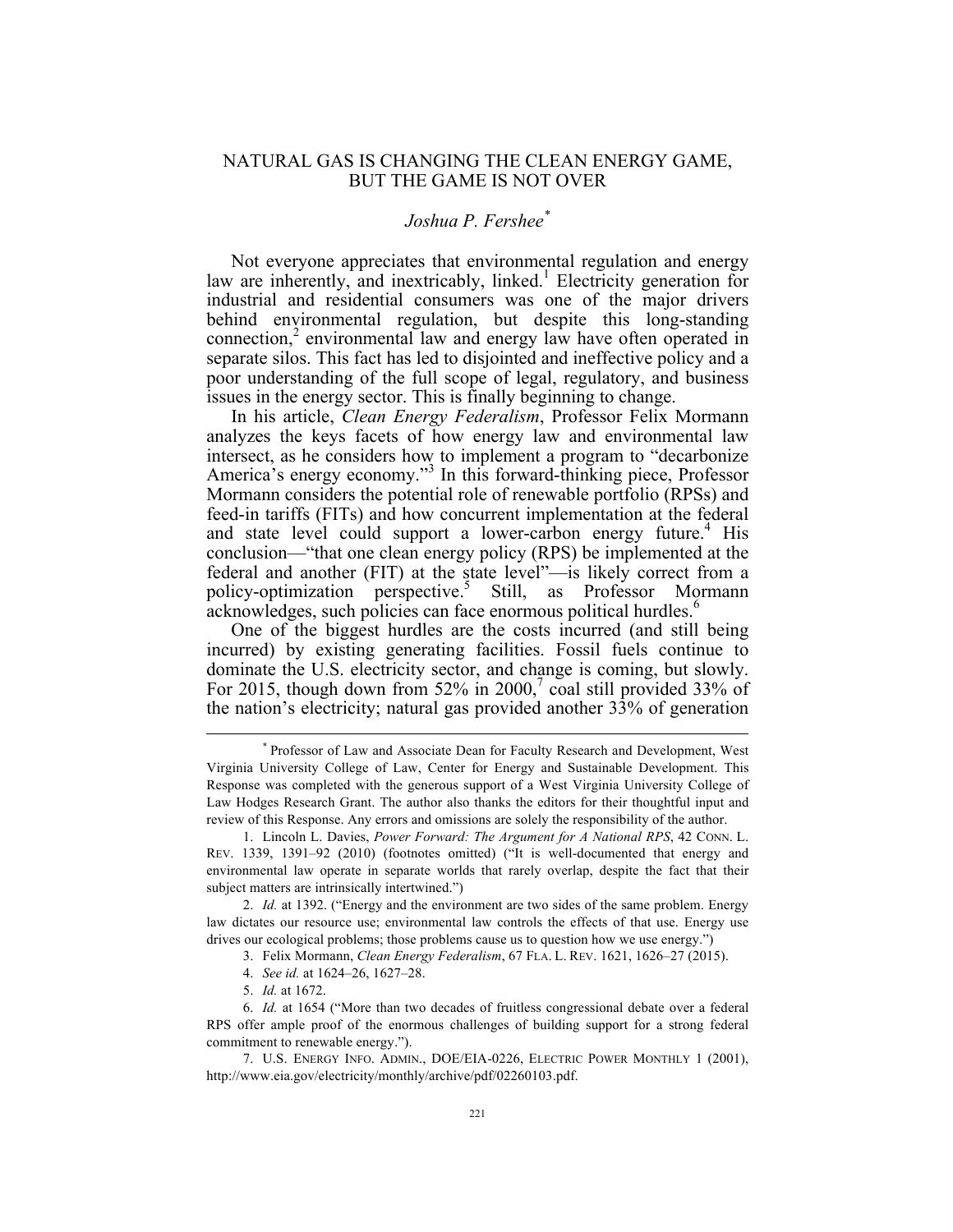by utility-scale facilities.<sup>8</sup> Natural gas increased from  $16\%$  in 2001, meaning that gas accounted for 17% of the 19% decline in coal generation.<sup>9</sup> The data makes clear: Nothing displaces coal faster than

natural gas. Nuclear power makes up another 20% of generation, meaning that only about 13% of electricity comes from renewable sources (hydropower: 6%; biomass: 1.6%; geothermal: 0.4%; solar: 0.6%; wind:  $4.7\%$ ).<sup>10</sup> Although fossil fuels and nuclear are still the largest generators, and natural gas is clearly the big winner of late, the amount of electricity generation from renewables has increased significantly. Electricity generation from wind has shown a particularly significant increase, jumping from  $0.1\%$  to  $4\%$ <sup>11</sup>

As such, despite still representing less than 15% of the overall generation market, there is evidence that renewables are starting to make strides in the sector alongside the more traditional big-time players.<sup>12</sup> On the world stage, renewable energy installations are continuing to increase—even as subsidies for renewables fall—because prices are continuing to decrease.<sup>13</sup> The energy sector can be expected to continue its diversification, in part because diversification is valuable for utility reliability and resilience, as well as for financial management purposes.<sup>14</sup> For developing nations, these changes are linked more to energy security and environmental concerns like clean air, than they are to a pursuit of low-carbon policies.<sup>1</sup>

Sometimes lost in the discussion about cleaner energy is that climate concerns are not the only reasons to consider renewable resources. Cleaner air, more stable prices, and locally sourced energy are also good reasons to consider renewable energy sources to supplement or replace more traditional generation resources.<sup>16</sup> Prices are a major factor, of

 <sup>8.</sup> *Frequently Asked Questions: What is U.S. Electricity Generation by Energy Source*?, U.S. ENERGY INFO. ADMIN., https://www.eia.gov/tools/faqs/faq.cfm?id=427&t=3 (last visited July 12, 2016).

<sup>9.</sup> U.S. ENERGY INFO. ADMIN., *supra* note 16, at 1.

<sup>10.</sup> *See supra* note 7.

<sup>11.</sup> *How is The Fuel Mix for U.S. Electricity Generation Changing?*, U.S. ENERGY INFO. ADMIN (Feb. 19, 2016)

https://www.eia.gov/energy\_in\_brief/article/fuel\_mix\_for\_elect\_generation.cfm.

<sup>12.</sup> *Renewable Energy: Not a Toy*, THE ECONOMIST (Apr. 11, 2015) http://www.economist.com/node/ 21647975/print.

<sup>13.</sup> *Id.*

<sup>14.</sup> *Id.*

<sup>15.</sup> *Id.* ("Nearly half of last year's investment was in developing countries, notably China, whose energy concerns have more to do with the near term than with future global warming. It worries about energy security, and it wants to clean up its cities' air, made filthy partly by coalburning power plants.").

<sup>16.</sup> *Benefits of Renewable Energy Use,* UNION OF CONCERNED SCIENTISTS, http://www.ucsusa.org/clean\_energy/our-energy-choices/renewable-energy/public-benefits-ofrenewable.html#.V31rPk9TGUk (last visited July 2, 2016).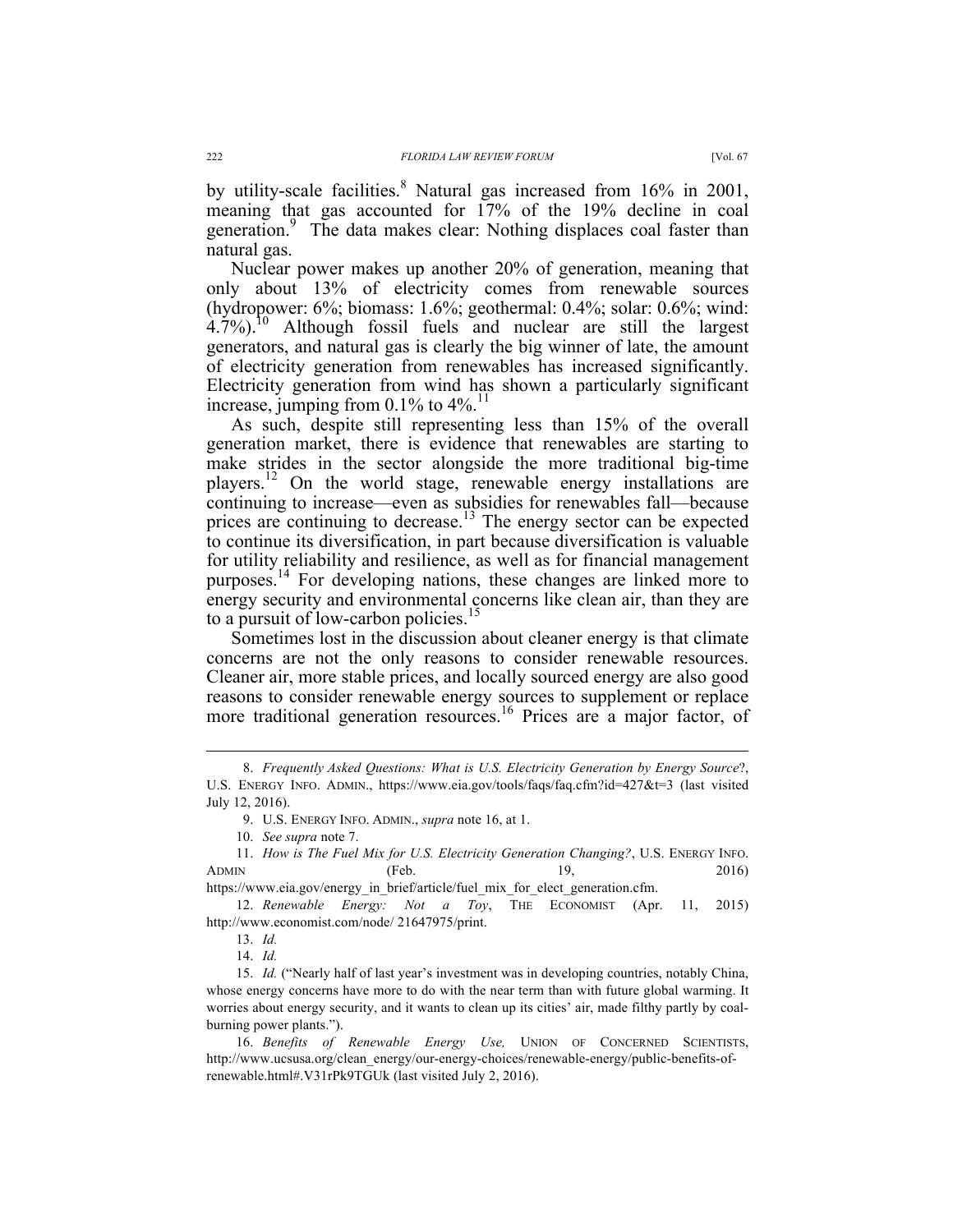course, but as price differences decrease, other considerations will take a more prominent role in the analysis.

The closing of the price differential between resources has helped renewables, especially wind, increase their portion of the generation fuel mix, $17$  but dramatic swings in prices for any resource can make the market, and relevant laws and policies, hard to predict. Recent price drops in the natural gas market, facilitated by dramatic increases in available quantities due to shale production using horizontal drilling and hydraulic fracturing, have made fuel switching to natural gas an even more attractive option under the current energy and environmental regime.<sup>18</sup> In 2008, before the shale gas boom took hold, as much as 90% or more of new electric generation was fueled by natural gas.<sup>19</sup> Now, with lower gas prices, the fuel switching has continued at pace, with the bulk of the new natural gas generation replacing coal-fired generation.<sup>20</sup> This is a positive development for those looking to displace coal, but the change to natural gas also delays at least some of the shifting to renewables.

But all is not lost. The coal-fired generation that is displaced by natural gas could create at least some opportunity for a parallel increase in generation from renewable energy sources<sup>21</sup> because low natural gas prices will change some of the prior renewable market analyses. Some time ago, for example, the U.S. Energy Information Administration (EIA) determined that a 15% national RPS would result in an increase in retail electricity prices of roughly 1% over the 2005 to 2030 test period.<sup>22</sup> The EIA also analyzed a national RPS scheme with a  $25\%$ renewables mandate that determined the average retail electricity price would increase  $6.2\%$  under that test case.<sup>23</sup>

 <sup>17.</sup> *See supra* note 11.

<sup>18.</sup> *See* Joshua P. Fershee, *Facts, Fiction, and Perception in Hydraulic Fracturing: Illuminating Act 13 and* Robinson Township v. Commonwealth of Pennsylvania, 116 W. VA. L. REV. 819, 826, 863 (2014).

<sup>19.</sup> *See* Joshua P. Fershee, *Changing Resources, Changing Market: The Impact of A National Renewable Portfolio Standard on the U.S. Energy Industry*, 29 ENERGY L.J. 49, 57 (2008) (noting that in 2008 natural gas for electricity generation was being imported from other countries); U.S. GEN. ACCT. OFFICE, GAO-03-46, NATURAL GAS: ANALYSIS OF CHANGES IN MARKET PRICE 19 (2002), http://www.gao.gov/cgi-bin/getrpt?GAO-03-46 ("[N]atural gas is now the preferred source of energy for most new electric generation capacity.").

<sup>20.</sup> *See supra* note 8 and accompanying text.

<sup>21.</sup> *See* Fershee, *supra* note 18, at 826, 863.

<sup>22.</sup> U.S. ENERGY INFO. ADMIN., SR/OIAF/2007-03, IMPACTS OF A 15-PERCENT RENEWABLE PORTFOLIO STANDARD iv (2007), http://www.eia.gov/oiaf/servicerpt/prps/pdf/sroiaf(2007)03.pdf.

<sup>23.</sup> ENERGY INFO. ADMIN., SR/OIAF/2007-05, ENERGY AND ECONOMIC IMPACTS OF IMPLEMENTING BOTH A 25-PERCENT RENEWABLE PORTFOLIO STANDARD AND A 25-PERCENT RENEWABLE FUEL STANDARD BY 2025, xi (2007), http://www.eia.doe.gov/oiaf/servicerpt/eeim/pdf/sroiaf(2007)05.pdf.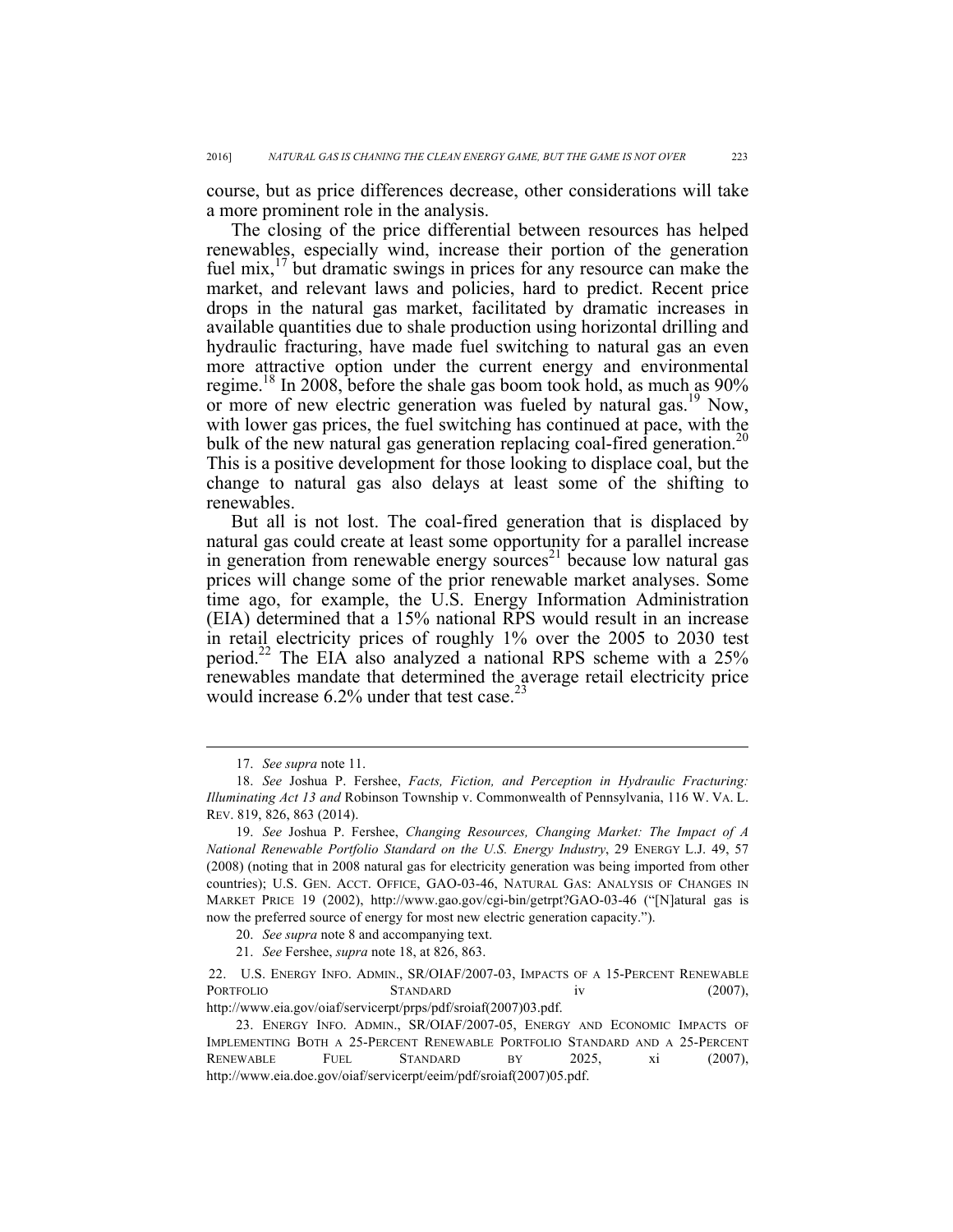In doing those reviews, though, the EIA use pre-shale development natural gas prices to calculate their predictions. The numbers assume a modest price decline for natural gas (and coal) because increased renewable energy sources for electricity generation would reduce demand for other fuel sources.<sup>24</sup> Another study predicted that a 15% federal RPS would lower the price of power overall and reduce demand for natural gas.<sup>25</sup> Again, though, all of these studies were conducted at a time when natural gas supplies were not expected to increase dramatically, and prices were up to three times higher than current prices.<sup>26</sup> As such, today's low natural gas prices, along with declining prices for renewable generation, would make mandating renewable energy usage through an RPS and a FIT less expensive today than it would have been in the  $2007$  models.<sup>27</sup>

As such, some may believe that low natural gas prices undercut the option Professor Mormann suggests is possible—the use of an RPS and FITs. That is not necessarily the case. Professor Mormann's option is still a reality, and the likelihood of success is more a question of priority than opportunity. In states with existing renewable energy mandates, natural gas-fired electricity generation can help facilitate integrating new renewable electricity generation, which is already needed to meet current RPS mandates.<sup>28</sup> The new natural gas-fired generation can be an

27. Lower natural gas prices would, though, likely result in cheaper electricity for all instances predicted in 2007, with or without implementation of an RPS or FIT. *Cf. id.*

 <sup>24.</sup> U.S. ENERGY INFO. ADMIN., *supra* note 17, at 1; U.S. ENERGY INFO. ADMIN., *supra* note 23, at 16; *see also* Lincoln L. Davies, *Power Forward: The Argument for A National RPS*, 42 CONN. L. REV. 1339, 1374 (2010) (noting that many RPS proponents claim that renewables would help lower natural gas prices through reduced natural gas demand).

<sup>25.</sup> Woods MacKenzie, Press Release, *Federal Renewable Portfolio Standard Will Reduce Power and Natural Gas Costs, But Not Have a Significant Impact on GHG Emission Levels* (Mar. 2007), http://www.woodmacresearch.com/cgibin/wmprod/portal/corp/corpPressDetail.jsp?oid=826210; *see also* Joshua P. Fershee, *Changing Resources, Changing Market: The Impact of a National Renewable Portfolio Standard on the U.S. Energy Industry*, 29 ENERGY L.J. 49, 58–61 (2008) (discussing the possible impacts of the various scenarios).

<sup>26.</sup> *Natural Gas Prices*, U.S. ENERGY INFO. ADMIN. (June 1, 2016), http://www.eia.gov/dnav/ng/hist\_xls/N9190US3a.xls. Nationally, wellhead natural gas prices were, per thousand cubic feet, as follows: 2007: \$6.25; 2008: \$7.97; 2009: \$3.67; 2010: \$4.48; 2011: \$3.95; 2012: \$2.66. *Id.* More recent pricing data is available for the Louisiana natural gas wellhead. *Natural Gas Wellhead Price*, CTR. FOR ENERGY STUDIES, http://www.enrg.lsu.edu/cgibin/natgas.php (last visited June 1, 2016). The average wellhead price between January 2013 and October 2015 was \$3.64 per MCF. *Id.* (calculation done by author). The highest monthly average price per MCF was \$5.71 in February 2014. *Id.* The lowest was also the most recent data available: \$2.34 (October 2015). *Id.*

<sup>28.</sup> Solar power resources are, in some cases, already backed up by natural gas generating facilities. *See, e.g.*, Angela Neville, *Top Plant: Martin Next Generation Solar Energy Center, Indiantown, Martin County, Florida*, POWER (Dec. 1, 2011), http://www.powermag.com/topplantmartin-next-generation-solar-energy-center-indiantown-martin-county-florida.